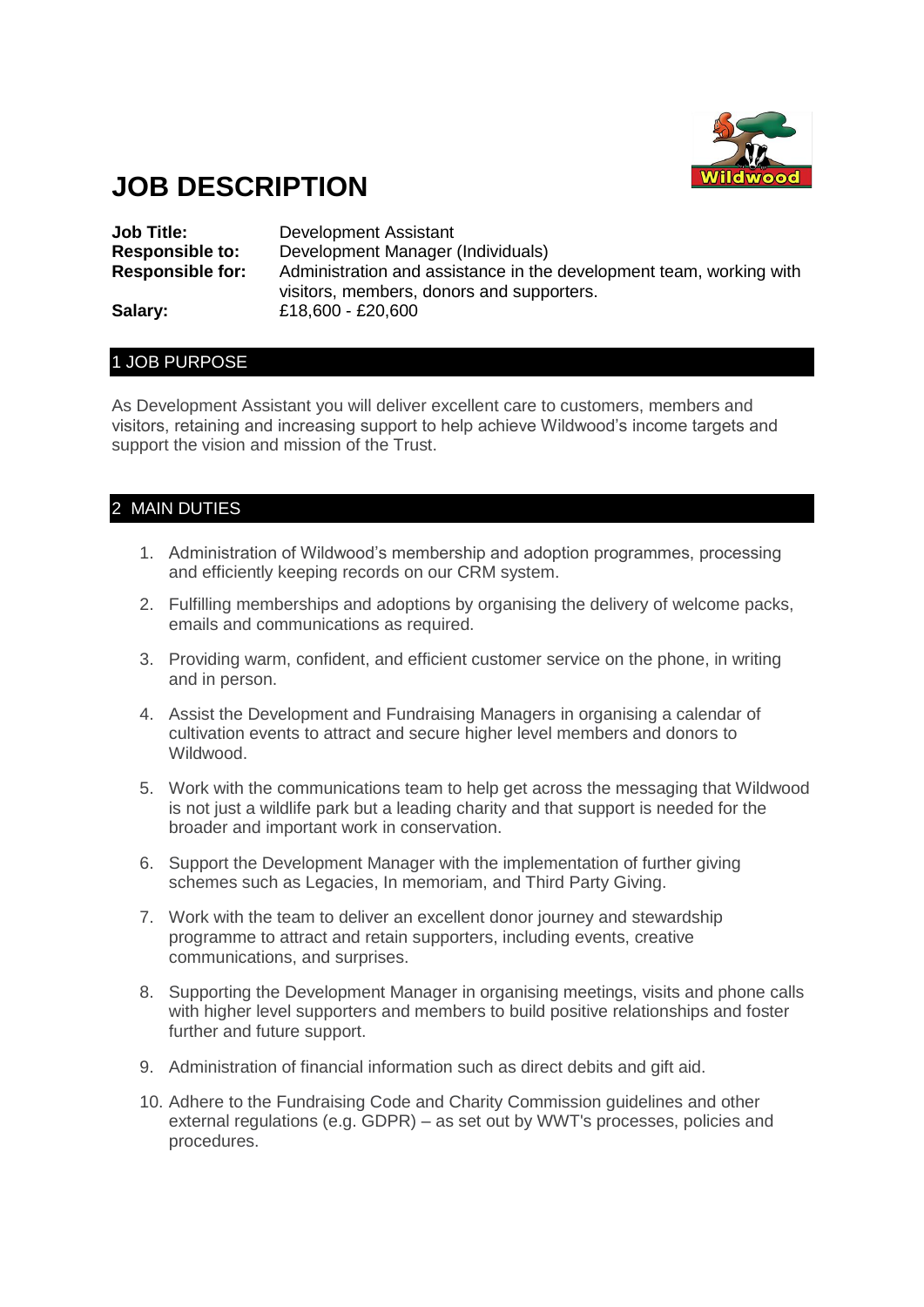## 3 SKILLS, KNOWLEDGE AND EXPERIENCE

As Development Assistant you will be genuinely passionate about British wildlife and its conservation, with a drive for furthering the Trust's charitable objectives. This role requires a talent for customer service, attention to detail, and team working skills. You will have a naturally positive, confident and outgoing way with team members, visitors and supporters.

#### **1. Essential**

- Solid team working skills, with a track record of fostering good team relationships and working well with others.
- Good data management skills, ideally using a CRM system and experience of accurate record keeping.
- Solid verbal and written communication skills.
- Competent and efficient data entry skills.
- Knowledge of Microsoft Word and Excel.
- Solid experience in delivering a high level of customer service in a sales, fundraising or marketing role.
- Good experience of resolving customer issues on the phone, in person, and in writing.

#### **2. Desirable**

- Skills in selling or fundraising.
- Knowledge of google drive and docs.
- Experience in fundraising or memberships.
- Experience of working with charity donors and supporters.
- Event experience.
- Good understanding of charity and fundraising regulations in the UK.

## 4. ROLE DIMENSIONS

| <b>Annual Budgetary amount:</b>                          | £0 |
|----------------------------------------------------------|----|
| Number of staff reporting to the post (direct/Indirect): |    |
| Any other information:                                   |    |

## 5. OTHER CONSIDERATIONS

- 1. The post is advertised as part time and may require weekend and bank holiday working.
- 2. No person shall be treated less favourably than another on the grounds of sex, sexual orientation, marital status, race, ethic or national origin, religion, colour, age or disability. As an equal opportunities employer, applicants for staff vacancies shall be shortlisted for interview and appointed purely on the grounds of their suitability for the post as laid out in the advertised job description
- 3. Wildwood operates a no smoking policy in the park and in its offices.

## 6. EMPLOYMENT PACKAGE